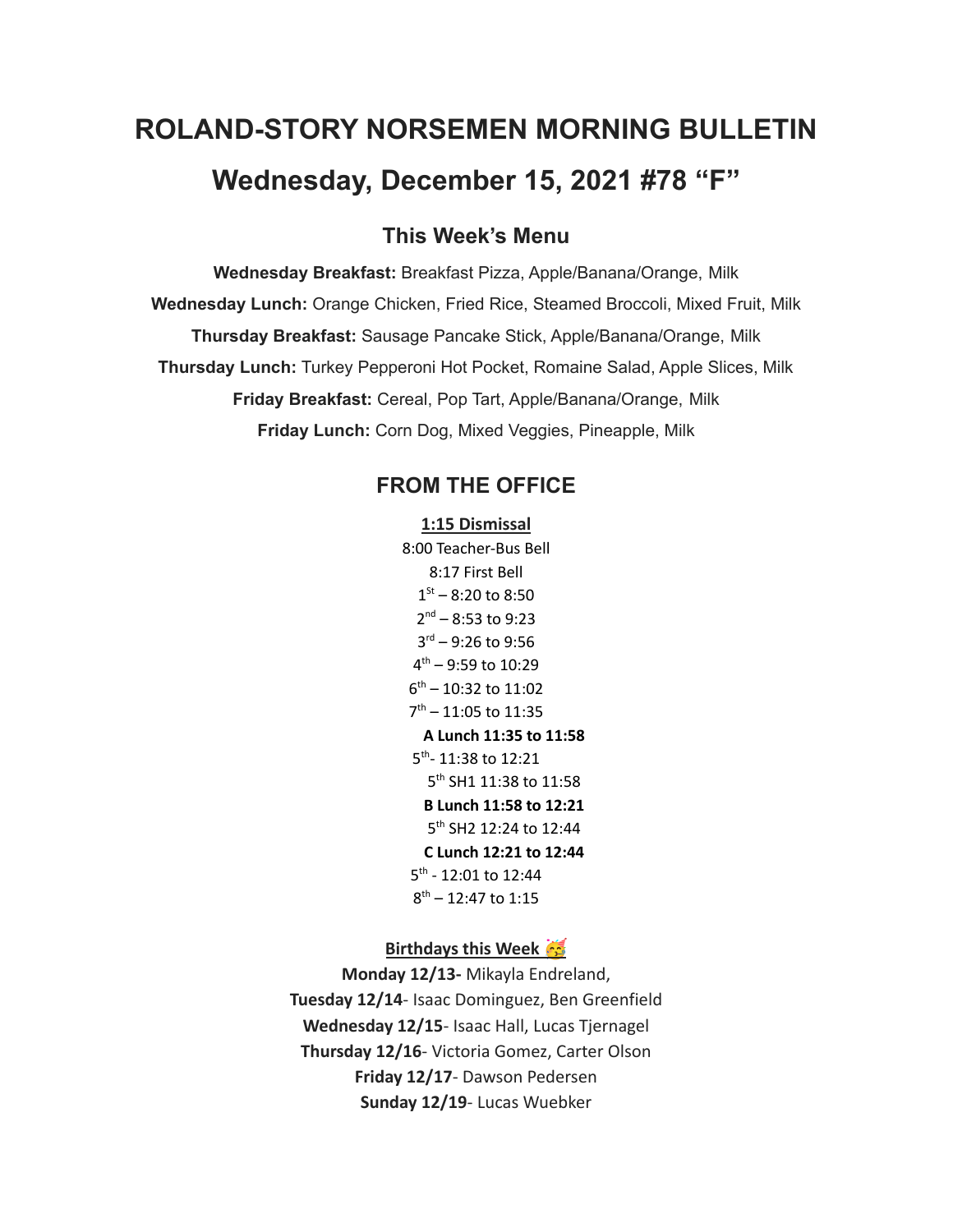**Holiday Happenings Wednesday 12/15- Clash of Colors** Freshman-White Sophomore- Blue Juniors-Green Seniors- Red **Friday 12/17- Reindeer Games Wednesday 12/22- Ugly Sweater Day**

**Reindeer Games!** It's the most wonderful time of the year! On Friday, Dec. 17th, students will meet in the big gym for our annual Reindeer Games during Seminar! Students will sit by grade level and be sure to bring your holiday spirit!

**Semester Tests are on** Monday 12/20 and Tuesday 12/21. If you will be eating lunch at school please sign up for a sack [lunch](https://forms.gle/QJb3jvN4BkYbhZeYA) here. Click [Here](https://drive.google.com/file/d/1f_W_f9rcsywnweiwi6fCuPDOMZBp9ou-/view?usp=sharing) to see the schedule for semester tests days.

**DANCE, DANCE, DANCE! O**n Friday, Dec. 17th, there will be a dance after the Pink Out games from 9:30 PM to 11:30 PM! It's \$5 and be sure to wear your Pink Out Gear! A portion of the proceeds will go to the Pink Out donations! Guests must be registered through the office!

**Senior Pictures for the Yearbook:** Please send your senior picture that you want in the yearbook to Mr. Higginbottom by Winter Break. **[phigginbottom@roland-story.k12.ia.us](mailto:phigginbottom@roland-story.k12.ia.us)**



**[COUNSELOR](https://docs.google.com/document/d/1vmwczNPbDzXe9vFaG5LJMQ7NYDv-i4oQJHybqA65TUc/edit?usp=sharing) FOLDER (9-12)-Click here**

**Scholarships**

[StudentScholarships.org](https://drive.google.com/file/d/1cHb9nmjbM_KTmxsJMZ9qrM2AN8PnELNo/view?usp=sharing) Newsletter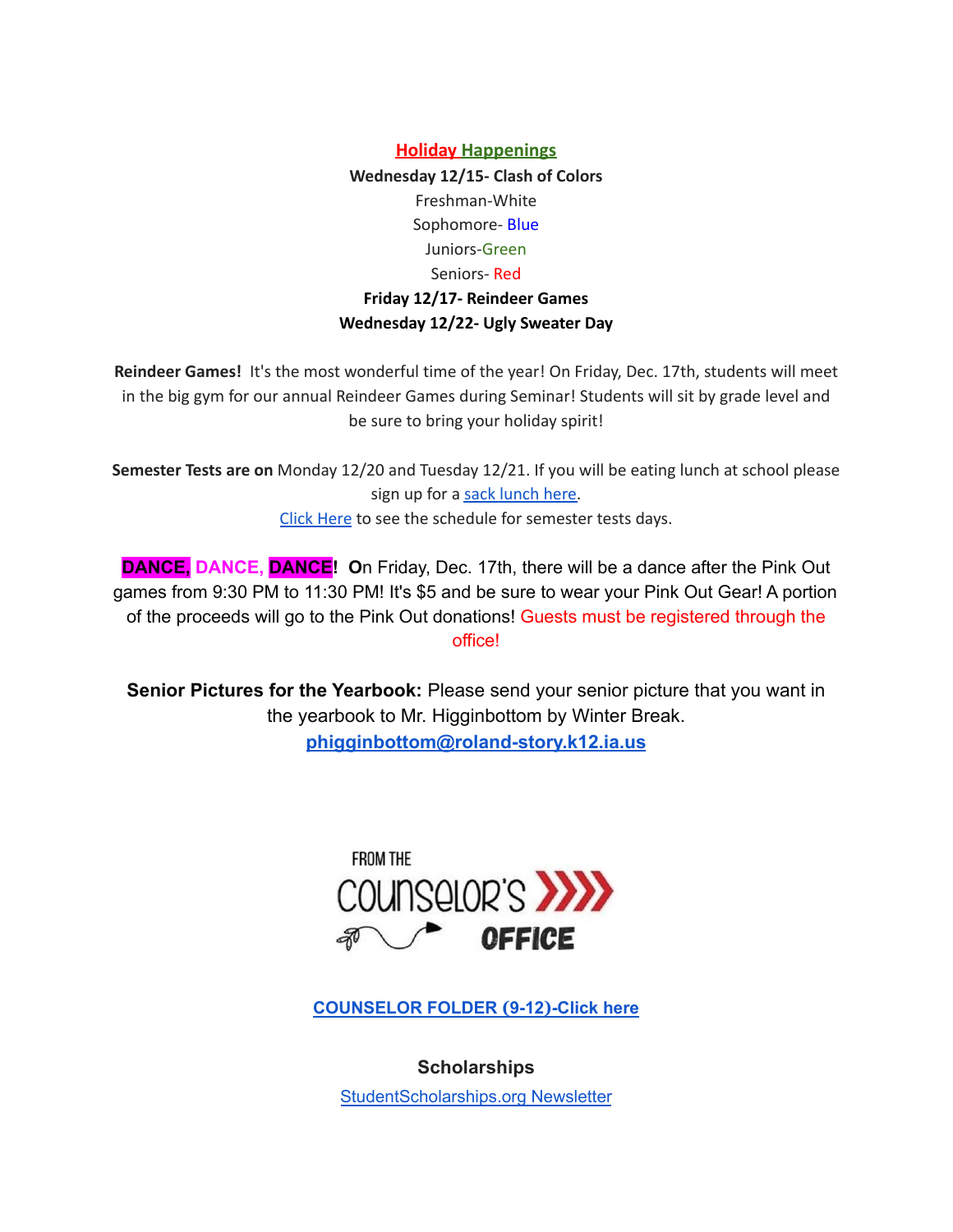1) Equitable Excellence Scholarship- \$20,000 due 12/17 2) You Deserve It Scholarship- \$2,222 due 12/29 3) Terry Crews "Creative Courage" Scholarship- \$20,000 due 1/12 4) United States JCI Senate Foundation Scholarships- \$1,000 due 1/14 5) Dr. Meme Heineman Scholarship- \$6,000 due 1/14 6) Hunnicutt Law Group Scholarship- \$1,000 due 1/15 7) Washington Crossing Foundation Scholarship- \$5,000 due 1/15 8) Mensa US Scholarship- \$2,500 due 1/15 9) Asian and Pacific Islander American Scholarship- \$20,000 due 1/26 10) ULTATEL Scholarship Grant- \$2,500 due 1/31 11) Play Scholars Helping Collars Scholarship- \$1,500 due 2/28 12) KnowBe4 Women's Scholarship- \$10,000 due 2/28 13) The Places You Go Scholarship- \$1,000 due 2/28 14) Living With Epilepsy Scholarship- \$1,000 due 2/28 15) Debbie Taussig Compassion Scholarship- \$1,000 due 2/28 IA Automobile Dealers Foundation for Education [Scholarships-](https://iada.com/about/iad-foundation-for-education/for-students/) \$2,500 due 12/1 1) Pat and Carol Clemons Scholarship 2) M.O. Kahn Scholarship

## **ATHLETIC ACTIVITIES FOR THE WEEK**

## **Thursday 12/16**

JV Boys Basketball vs Grundy Center @ Roland Story High School North Gym 4:30pm JV Girls Basketball vs Grundy Center @ Roland Story High School South Gym 4:30pm JV2 Boys Basketball vs Grundy Center @ Roland Story High School South Gym 5:45pm Varsity Girls Basketball vs Grundy Center @ Roland Story High School North Gym 6:00pm Varsity Boys Basketball vs Grundy Center @ Roland Story High School North Gym 7:30pm

### **Friday 12/17**

JV Boys Basketball vs South Hamilton @ Roland Story High School South Gym 4:30pm JV Girls Basketball vs South Hamilton @ Roland Story High School North Gym 4:30pm JV2 Boys Basketball vs South Hamilton @ Roland Story High School South Gym 5:45pm Varsity Girls Basketball vs South Hamilton @ Roland Story High School 6:00pm Varsity Boys Basketball vs South Hamilton @ Roland Story High School 7:30pm